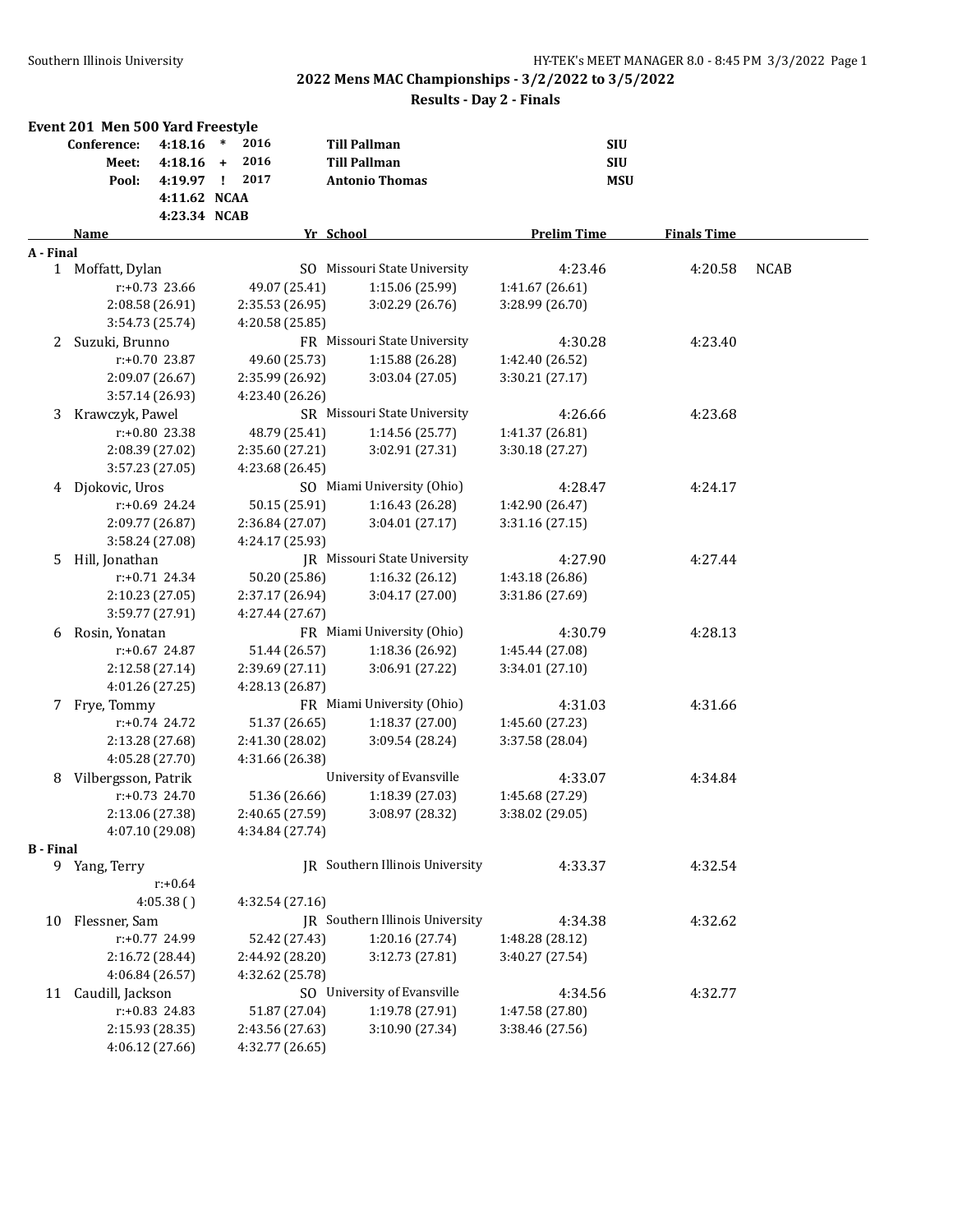**2022 Mens MAC Championships - 3/2/2022 to 3/5/2022 Results - Day 2 - Finals**

#### **B - Final ... (Event 201 Men 500 Yard Freestyle)**

|                  | Name                              |                               | Yr School |                                                    | <b>Prelim Time</b>         | <b>Finals Time</b> |             |
|------------------|-----------------------------------|-------------------------------|-----------|----------------------------------------------------|----------------------------|--------------------|-------------|
|                  | 12 Marshall, Ian                  |                               |           | IR Southern Illinois University                    | 4:35.00                    | 4:34.27            |             |
|                  | r:+0.65 25.29                     | 52.67 (27.38)                 |           | 1:20.39 (27.72)                                    | 1:48.46 (28.07)            |                    |             |
|                  | 2:16.61(28.15)                    | 2:44.78 (28.17)               |           | 3:12.83 (28.05)                                    | 3:40.82 (27.99)            |                    |             |
|                  | 4:08.30 (27.48)                   | 4:34.27 (25.97)               |           |                                                    |                            |                    |             |
| 13               | Moody, Zachary                    |                               |           | JR Ball State University                           | 4:36.65                    | 4:35.85            |             |
|                  | $r: +0.72$ 25.17                  | 52.42 (27.25)                 |           | 1:20.03 (27.61)                                    | 1:47.82 (27.79)            |                    |             |
|                  | 2:16.03 (28.21)                   | 2:44.18 (28.15)               |           | 3:12.56 (28.38)                                    | 3:41.05 (28.49)            |                    |             |
|                  | 4:09.16 (28.11)                   | 4:35.85 (26.69)               |           |                                                    |                            |                    |             |
|                  | 14 Short, Ryan                    |                               |           | SR Ball State University                           | 4:38.14                    | 4:37.43            |             |
|                  | $r: +0.74$ 24.75                  | 51.88 (27.13)                 |           | 1:20.11 (28.23)                                    | 1:48.66 (28.55)            |                    |             |
|                  | 2:17.35 (28.69)                   | 2:45.77 (28.42)               |           | 3:14.41 (28.64)                                    | 3:42.97 (28.56)            |                    |             |
|                  | 4:10.89 (27.92)                   | 4:37.43 (26.54)               |           |                                                    |                            |                    |             |
| 15               | Maurer, Aiden                     |                               |           | JR Ball State University                           | 4:37.45                    | 4:37.99            |             |
|                  | r:+0.80 24.39                     | 51.33 (26.94)                 |           | 1:19.74 (28.41)                                    | 1:48.17 (28.43)            |                    |             |
|                  | 2:17.00 (28.83)                   | 2:45.59 (28.59)               |           | 3:14.36 (28.77)                                    | 3:43.18 (28.82)            |                    |             |
|                  | 4:11.61 (28.43)                   | 4:37.99 (26.38)               |           |                                                    |                            |                    |             |
| 16               | Ransom, Max                       |                               |           | JR Southern Illinois University                    | 4:38.11                    | 4:38.16            |             |
|                  | r:+0.70 24.83                     | 52.12 (27.29)                 |           | 1:19.69 (27.57)                                    | 1:47.35 (27.66)            |                    |             |
|                  | 2:15.69 (28.34)                   | 2:43.86 (28.17)               |           | 3:12.29 (28.43)                                    | 3:40.97 (28.68)            |                    |             |
|                  | 4:09.71 (28.74)                   | 4:38.16 (28.45)               |           |                                                    |                            |                    |             |
|                  |                                   |                               |           |                                                    |                            |                    |             |
|                  | Event 202 Men 200 Yard IM         | 2015<br>1:44.03               |           |                                                    |                            |                    |             |
|                  | Conference:<br>Meet:              | $\ast$<br>2015<br>$1:44.03 +$ |           | <b>Uvis Kalnins</b><br><b>Uvis Kalnins</b>         | <b>MSU</b><br><b>MSU</b>   |                    |             |
|                  |                                   | 2013<br>$1:45.21$ !           |           | <b>Jacob Hanson</b>                                | <b>EMU</b>                 |                    |             |
|                  | Pool:                             | 1:41.34 NCAA                  |           |                                                    |                            |                    |             |
|                  |                                   | 1:46.77 NCAB                  |           |                                                    |                            |                    |             |
|                  | Name                              |                               | Yr School |                                                    | <b>Prelim Time</b>         | <b>Finals Time</b> |             |
| A - Final        |                                   |                               |           |                                                    |                            |                    |             |
|                  | 1 Duvenhage, Henju                |                               |           | SO Miami University (Ohio)                         | 1:45.97                    | 1:45.34            | <b>NCAB</b> |
|                  |                                   |                               |           | 1:19.52 (31.60)                                    |                            |                    |             |
|                  | $r: +0.68$ 22.12                  |                               |           |                                                    |                            |                    |             |
|                  |                                   | 47.92 (25.80)                 |           |                                                    | 1:45.34 (25.82)            |                    |             |
|                  | 2 Huskey, Aj                      |                               |           | SO Missouri State University                       | 1:47.50                    | 1:46.25            | <b>NCAB</b> |
|                  | $r: +0.64$ 23.14                  | 49.73 (26.59)                 |           | 1:20.61 (30.88)                                    | 1:46.25 (25.64)            |                    |             |
| 3                | Khrypunov, Yevhen                 |                               |           | FR Southern Illinois University                    | 1:49.08                    | 1:46.50            | <b>NCAB</b> |
|                  | $r: +0.72$ 22.60                  | 49.20 (26.60)                 |           | 1:20.72 (31.52)                                    | 1:46.50 (25.78)            |                    |             |
| 4                | Cury, Arthur                      |                               |           | SR Missouri State University                       | 1:49.35                    | 1:47.30            |             |
|                  | r:+0.65 22.88                     | 49.74 (26.86)                 |           | 1:21.69 (31.95)                                    | 1:47.30 (25.61)            |                    |             |
| 5.               | Blazer, Owen                      |                               |           | SO Miami University (Ohio)                         | 1:49.03                    | 1:47.74            |             |
|                  | $r: +0.70$ 22.74                  | 50.01 (27.27)                 |           | 1:21.43 (31.42)                                    | 1:47.74 (26.31)            |                    |             |
|                  | 6 Hill, Robbie                    |                               |           | SO Missouri State University                       | 1:49.30                    | 1:47.99            |             |
|                  | $r: +0.62$ 23.44                  | 50.69 (27.25)                 |           | 1:21.70 (31.01)                                    | 1:47.99 (26.29)            |                    |             |
|                  | 7 Cernek, Adam                    |                               |           | JR Southern Illinois University                    | 1:49.47                    | 1:48.71            |             |
|                  | $r: +0.73$ 23.44                  | 50.23 (26.79)                 |           | 1:22.84 (32.61)                                    | 1:48.71 (25.87)            |                    |             |
|                  | 8 Lewis, Tyler                    |                               |           | JR Missouri State University                       | 1:50.54                    | 1:50.02            |             |
|                  | $r: +0.71$ 23.31                  | 50.56 (27.25)                 |           | 1:22.71 (32.15)                                    | 1:50.02 (27.31)            |                    |             |
| <b>B</b> - Final |                                   |                               |           |                                                    |                            |                    |             |
| 9                | Bann, Zach                        |                               |           | FR Miami University (Ohio)                         | 1:51.82<br>1:50.32 (27.18) | 1:50.32            |             |
|                  | $r: +0.65$ 23.72                  | 51.27 (27.55)                 |           | 1:23.14 (31.87)<br>SR Miami University (Ohio)      |                            |                    |             |
| 10               | Sego, Ryan                        |                               |           |                                                    | 1:52.68                    | 1:51.31            |             |
|                  | r:+0.66 23.12                     | 51.34 (28.22)                 |           | 1:24.65 (33.31)                                    | 1:51.31 (26.66)            |                    |             |
| 11               | Manning, Reece                    |                               |           | FR Ball State University                           | 1:52.18                    | 1:51.39            |             |
|                  | r:+0.67 23.29<br>12 Hassan, Selim | 50.66 (27.37)                 |           | 1:23.01 (32.35)<br>FR Southern Illinois University | 1:51.39 (28.38)<br>1:51.50 | 1:51.64            |             |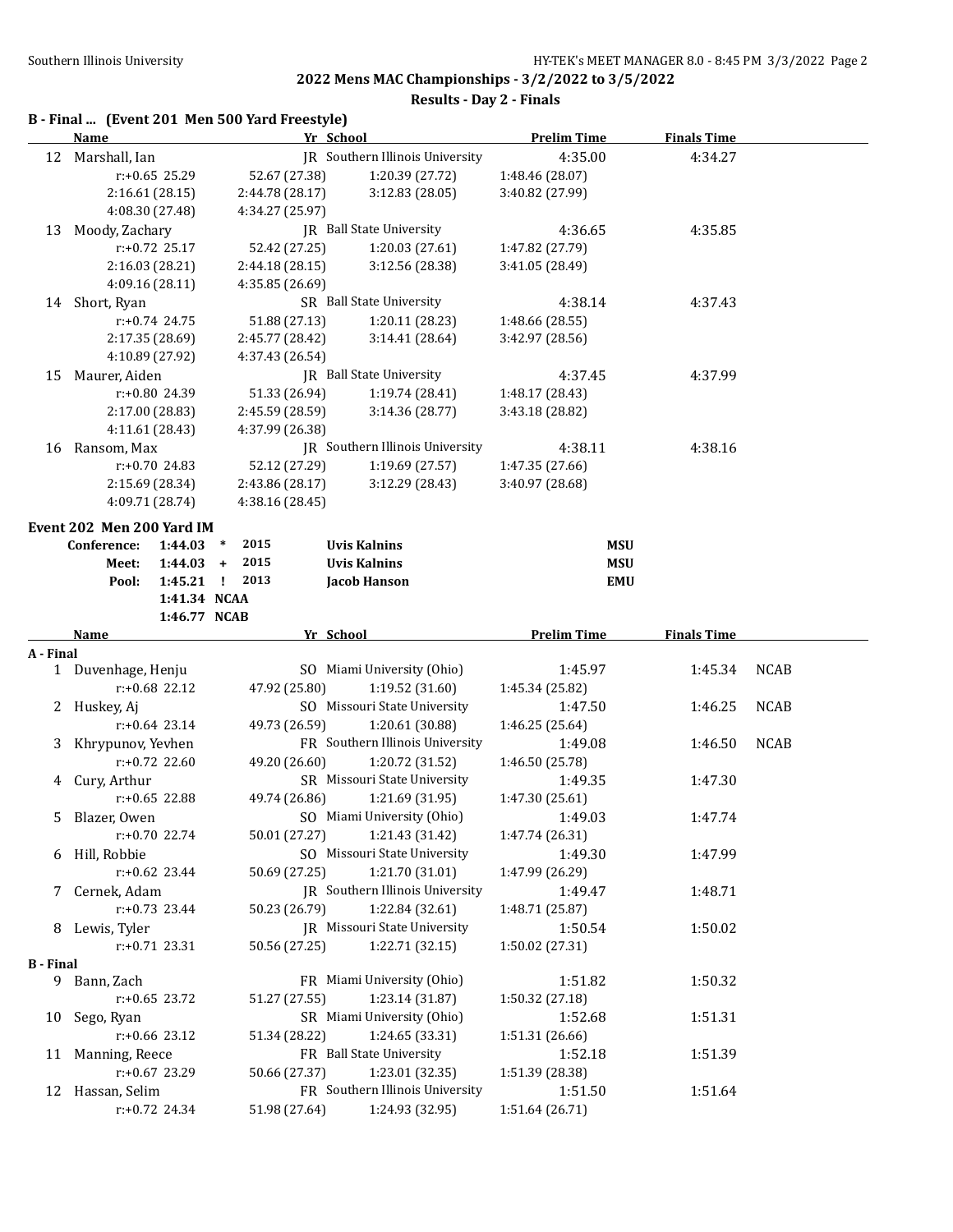**Results - Day 2 - Finals**

|                  | B - Final  (Event 202 Men 200 Yard IM)      |                      |                                 |                    |                    |
|------------------|---------------------------------------------|----------------------|---------------------------------|--------------------|--------------------|
|                  | Name                                        |                      | Yr School                       | <b>Prelim Time</b> | <b>Finals Time</b> |
| 13               | Persson, Gustav                             |                      | SO Southern Illinois University | 1:52.07            | 1:51.89            |
|                  | r:+0.75 25.09                               | 54.43 (29.34)        | 1:26.08 (31.65)                 | 1:51.89 (25.81)    |                    |
|                  | 14 Baer, Alon                               |                      | SO University of Evansville     | 1:52.72            | 1:52.07            |
|                  | $r: +0.75$ 25.13                            | 54.68 (29.55)        | 1:24.88 (30.20)                 | 1:52.07 (27.19)    |                    |
| 15               | Vila, Carlos                                |                      | FR University of Evansville     | 1:52.30            | 1:52.08            |
|                  | $r: +0.69$ 24.96                            | 54.16 (29.20)        | 1:25.17 (31.01)                 | 1:52.08 (26.91)    |                    |
|                  | 16 Metz, Zeke                               |                      | SR University of Evansville     | 1:51.58            | 1:52.10            |
|                  | r:+0.69 24.69                               | 53.34 (28.65)        | 1:25.90 (32.56)                 | 1:52.10 (26.20)    |                    |
|                  | Event 203 Men 50 Yard Freestyle             |                      |                                 |                    |                    |
|                  | Conference:<br>19.57 *                      | 2009                 | Roe/Warren                      |                    | <b>EMU/MIOH</b>    |
|                  | Meet:<br>$19.57 +$                          | 2009<br>19.79 ! 2020 | <b>Derick Roe</b>               | <b>EMU</b>         |                    |
|                  | Pool:                                       | 18.96 NCAA           | <b>Cole Grosshans</b>           | <b>MIOH</b>        |                    |
|                  |                                             | 19.96 NCAB           |                                 |                    |                    |
|                  | Name                                        |                      | Yr School                       | <b>Prelim Time</b> | <b>Finals Time</b> |
| A - Final        |                                             |                      |                                 |                    |                    |
|                  | 1 Csuvarszki, Donat<br>$r: +0.75$           |                      | SO Southern Illinois University | 19.60              | 19.69! NCAB        |
| 2                | Minano, Zander<br>$r: +0.65$                |                      | SR Southern Illinois University | 20.14              | 20.06              |
| 3                | Chaye, Owen<br>$r: +0.65$                   |                      | <b>IR</b> Ball State University | 20.22              | 20.11              |
| 4                | Chatwin, Ben                                |                      | SR Miami University (Ohio)      | 20.34              | 20.14              |
| 5                | $r: +0.67$<br>Schlueter, Alex               |                      | SO Southern Illinois University | 20.25              | 20.21              |
|                  | $r: +0.64$                                  |                      |                                 |                    |                    |
| 6                | Wamsley, Nic<br>$r: +0.65$                  |                      | SR Miami University (Ohio)      | 20.20              | 20.27              |
| 7                | Grosshans, Cole<br>$r: +0.59$               |                      | SR Miami University (Ohio)      | 20.03              | 20.30              |
|                  | 8 Herczeg, Jack                             |                      | SO Miami University (Ohio)      | 20.38              | 20.68              |
| <b>B</b> - Final | $r: +0.74$                                  |                      |                                 |                    |                    |
| 9                | Garberick, Joey<br>$r: +0.66$               |                      | SO Ball State University        | 20.66              | 20.21              |
| 10               | Santiago, Alex<br>$r: +0.69$                |                      | FR Southern Illinois University | 20.60              | 20.57              |
| 11               | Miller, Mason<br>$r: +0.70$                 |                      | SO Miami University (Ohio)      | 20.46              | 20.59              |
| $*12$            | Wolfred, Jack                               |                      | JR Ball State University        | 20.65              | 20.68              |
| $*12$            | $r: +0.66$<br>Smith, Trey                   | SO.                  | Southern Illinois University    | 20.56              | 20.68              |
| 14               | $r: +0.70$<br>Gueiros, Pedro                |                      | JR Miami University (Ohio)      | 20.68              | 20.71              |
| 15               | $r: +0.61$<br>Guerra, Bruno                 |                      | FR Missouri State University    | 20.58              | 20.75              |
| 16               | $r: +0.71$<br>Menkhaus, Oskar<br>$r: +0.68$ |                      | SR University of Evansville     | 20.51              | 20.83              |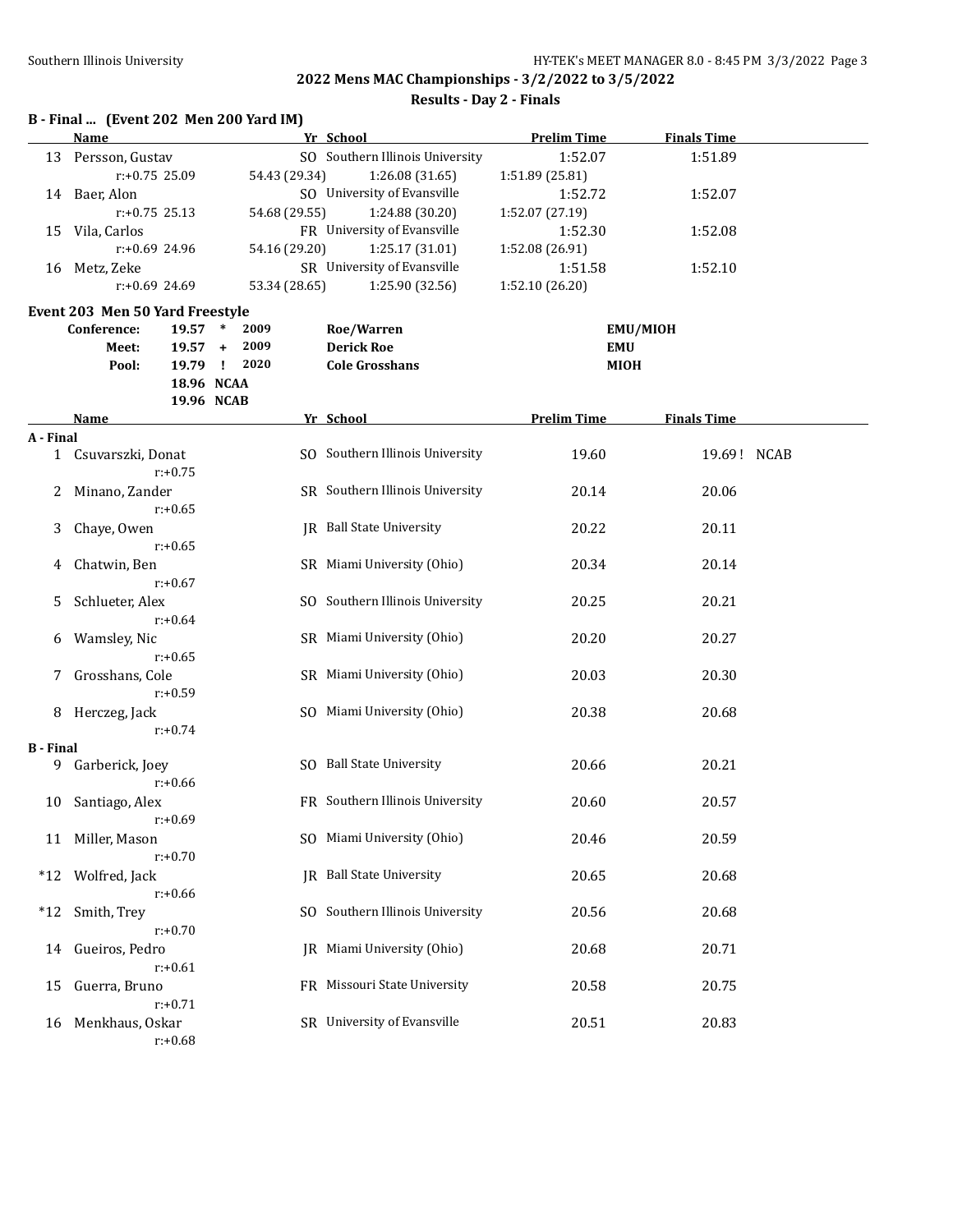#### **Results - Day 2 - Finals**

|                  | Event 204 Men 200 Yard Freestyle Relay            |                  |           |      |               |                            |                                         |                                 |             |                                        |      |       |
|------------------|---------------------------------------------------|------------------|-----------|------|---------------|----------------------------|-----------------------------------------|---------------------------------|-------------|----------------------------------------|------|-------|
|                  | Conference:                                       | 1:18.73          | $\ast$    | 2021 |               |                            | <b>Miami University (Ohio)</b>          |                                 | <b>MIOH</b> |                                        |      |       |
|                  |                                                   |                  |           |      |               |                            | Gueiros, Grosshans, Wamsley, Chatwin    |                                 |             |                                        |      |       |
|                  | Meet:                                             | 1:18.73          | $\ddot{}$ | 2021 |               |                            | <b>Miami University (Ohio)</b>          |                                 | <b>MIOH</b> |                                        |      |       |
|                  |                                                   |                  |           |      |               |                            | Gueiros, Grosshans, Wamsley, Chatwin    |                                 |             |                                        |      |       |
|                  | Pool:                                             | 1:19.60          | I.        | 2021 |               |                            | <b>Southern Illinois University</b>     |                                 | <b>SIU</b>  |                                        |      |       |
|                  |                                                   |                  |           |      |               |                            | Schlueter, Minano, Yeap, Csuvarszki     |                                 |             |                                        |      |       |
|                  |                                                   | 1:17.07 NCAA     |           |      |               |                            |                                         |                                 |             |                                        |      |       |
|                  |                                                   | 1:17.80 NCAB     |           |      |               |                            |                                         |                                 |             |                                        |      |       |
|                  | Team                                              |                  |           |      |               | <b>Relay</b>               |                                         |                                 |             | <b>Finals Time</b>                     |      |       |
|                  | 1 Southern Illinois University                    |                  |           |      |               | A                          |                                         |                                 |             | $1:18.56*$                             |      |       |
|                  | 1) Schlueter, Alex SO                             |                  |           |      |               |                            | 2) r:0.38 Minano, Zander SR             | 3) r:0.28 Santiago, Alex FR     |             | 4) r:0.37 Csuvarszki, Donat SO         |      |       |
|                  |                                                   | r:+4.31 20.26    |           |      | 39.97 (19.71) |                            | 59.59 (19.62)                           | 1:18.56 (18.97)                 |             |                                        |      |       |
| 2                | Miami University (Ohio)                           |                  |           |      |               | A                          |                                         |                                 |             | 1:19.03!                               |      |       |
|                  | 1) Wamsley, Nic SR                                |                  |           |      |               |                            | 2) r:0.22 Grosshans, Cole SR            | 3) r:0.24 Herczeg, Jack SO      |             | 4) r:0.27 Chatwin, Ben SR              |      |       |
|                  |                                                   | $r: +0.63$ 20.19 |           |      | 39.77 (19.58) | A                          | 59.59 (19.82)                           | 1:19.03 (19.44)                 |             |                                        |      |       |
| 3                | <b>Ball State University</b><br>1) Chaye, Owen JR |                  |           |      |               | 2) r:0.13 Wolfred, Jack JR |                                         | 3) r:0.41 Garberick, Joey SO    |             | 1:20.38<br>4) r:0.27 White, Patrick JR |      |       |
|                  |                                                   | r:+8.49 20.39    |           |      | 40.32 (19.93) |                            | 1:00.23 (19.91)                         | 1:20.38 (20.15)                 |             |                                        |      |       |
| 4                | Missouri State University                         |                  |           |      |               | A                          |                                         |                                 |             | 1:21.85                                |      |       |
|                  | 1) Guerra, Bruno FR                               |                  |           |      |               | 2) r:0.62 Hill, Robbie SO  |                                         | 3) r:0.17 Hill, Jonathan JR     |             | 4) r:0.38 Huskey, Aj SO                |      |       |
|                  |                                                   | r:10.83 20.74    |           |      | 41.09 (20.35) |                            | 1:01.43 (20.34)                         | 1:21.85 (20.42)                 |             |                                        |      |       |
| 5                | University of Evansville                          |                  |           |      |               | A                          |                                         |                                 |             | 1:22.31                                |      |       |
|                  | 1) Santos Lopez, Daniel FR                        |                  |           |      |               | 2) r:0.29 Metz, Zeke SR    |                                         | 3) r:0.11 Grundbacher, Jakob FR |             | 4) r:0.41 Menkhaus, Oskar SR           |      |       |
|                  |                                                   | $r: +7.89$ 20.51 |           |      | 41.55 (21.04) |                            | 1:01.95 (20.40)                         | 1:22.31 (20.36)                 |             |                                        |      |       |
| 6                | Valparaiso University                             |                  |           |      |               | A                          |                                         |                                 |             | 1:23.39                                |      |       |
|                  | 1) May, Dominic SR                                |                  |           |      |               | 2) r:0.13 Jaegers, Ian SO  |                                         | 3) r:0.23 Bennett, Billy SR     |             | 4) r:0.38 Eidson, Derek SR             |      |       |
|                  |                                                   | r:10.47 20.64    |           |      | 41.36 (20.72) |                            | 1:02.44 (21.08)                         | 1:23.39 (20.95)                 |             |                                        |      |       |
|                  | Event 205 Men 1 mtr Diving                        |                  |           |      |               |                            |                                         |                                 |             |                                        |      |       |
|                  | Conference:                                       | 389.90           | $\ast$    | 2013 |               | <b>Jeffery Craig</b>       |                                         |                                 | <b>EMU</b>  |                                        |      |       |
|                  | Meet:                                             | 389.90 +         |           | 2013 |               | <b>Jeffery Craig</b>       |                                         |                                 | <b>EMU</b>  |                                        |      |       |
|                  | Pool:                                             | 389.90           | Ι.        | 2013 |               | <b>Jeffery Craig</b>       |                                         |                                 | <b>EMU</b>  |                                        |      |       |
|                  |                                                   | 300.00 ZONE      |           |      |               |                            |                                         |                                 |             |                                        |      |       |
|                  | <b>Name</b>                                       |                  |           |      |               | Yr School                  |                                         | <b>Prelim Score</b>             |             | <b>Finals Score</b>                    |      |       |
| A - Final        |                                                   |                  |           |      |               |                            |                                         |                                 |             |                                        |      |       |
| $\mathbf{1}$     | Miller, Jackson                                   |                  |           |      |               |                            | FR Miami University (Ohio)              | 292.60                          |             | 302.50                                 | ZONE |       |
| 2                | Haywood, Lee                                      |                  |           |      |               |                            | FR Southern Illinois University         | 332.05                          |             | 300.15                                 | ZONE |       |
| 3                | Ongay, Hunter                                     |                  |           |      |               |                            | SR Ball State University                | 284.65                          |             | 298.60                                 |      |       |
| 4                | Hunter, Isaac                                     |                  |           |      |               |                            | SO Ball State University                | 257.70                          |             | 290.50                                 |      |       |
| 5                | Spence, John                                      |                  |           |      | SR            |                            | Missouri State University               | 256.95                          |             | 259.25                                 |      |       |
| 6                | Campbell, Kyle                                    |                  |           |      | SR            |                            | Southern Illinois University            | 265.25                          |             | 254.95                                 |      |       |
| 7                | Burke, David                                      |                  |           |      | FR            |                            | Miami University (Ohio)                 | 259.90                          |             | 243.85                                 |      |       |
| 8                | Dixon, Karsten                                    |                  |           |      | IR            |                            | Miami University (Ohio)                 | 251.40                          |             | 230.25                                 |      |       |
| <b>B</b> - Final |                                                   |                  |           |      |               |                            |                                         |                                 |             |                                        |      |       |
| 9                | Fischer, Trevor                                   |                  |           |      |               |                            | SR Missouri State University            | 243.45                          |             | 249.95                                 |      |       |
|                  | <b>Scores - Men</b>                               |                  |           |      |               |                            |                                         |                                 |             |                                        |      |       |
|                  |                                                   |                  |           |      |               |                            | Men - Team Rankings - Through Event 205 |                                 |             |                                        |      |       |
|                  |                                                   |                  |           |      |               |                            | 301                                     |                                 |             |                                        |      | 255.5 |
|                  | 1. Miami University (Ohio)                        |                  |           |      |               |                            | 252                                     | 2. Southern Illinois University |             |                                        |      |       |
|                  | 3. Missouri State University                      |                  |           |      |               |                            | 108                                     | 4. Ball State University        |             |                                        |      | 167.5 |
|                  | 5. University of Evansville                       |                  |           |      |               |                            |                                         | 6. Valparaiso University        |             |                                        |      | 78    |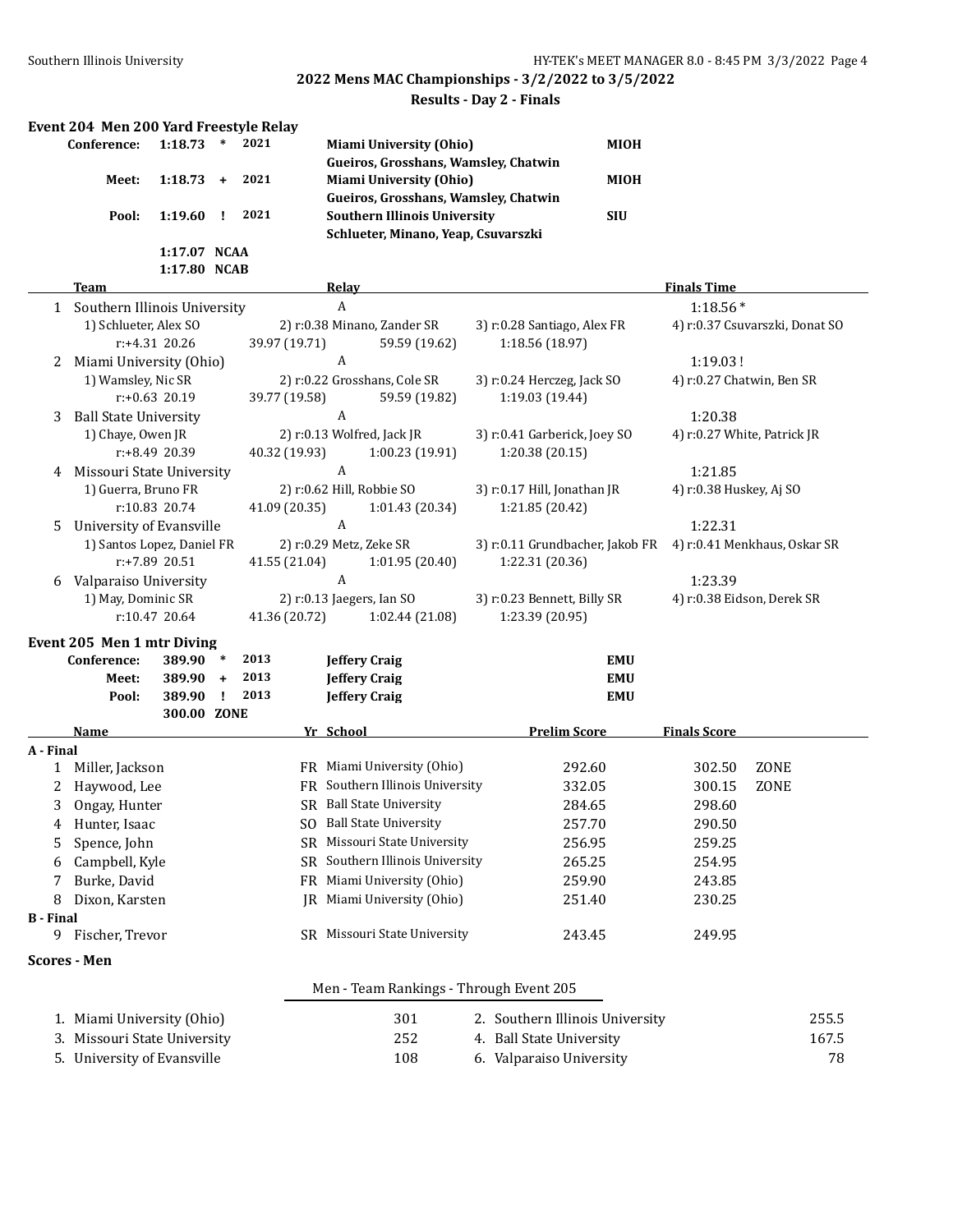|    | Event 201 Men 500 Yard Freestyle |                  |        |                 |                                 |                  |            |                    |             |
|----|----------------------------------|------------------|--------|-----------------|---------------------------------|------------------|------------|--------------------|-------------|
|    | Conference:                      | 4:18.16          | $\ast$ | 2016            | <b>Till Pallman</b>             |                  | <b>SIU</b> |                    |             |
|    | Meet:                            | $4:18.16 +$      |        | 2016            | <b>Till Pallman</b>             |                  | <b>SIU</b> |                    |             |
|    | Pool:                            | 4:19.97 !        |        | 2017            | <b>Antonio Thomas</b>           |                  | <b>MSU</b> |                    |             |
|    |                                  | 4:11.62 NCAA     |        |                 |                                 |                  |            |                    |             |
|    |                                  | 4:23.34 NCAB     |        |                 |                                 |                  |            |                    |             |
|    | <b>Name</b>                      |                  |        |                 | Yr School                       | <b>Seed Time</b> |            | <b>Prelim Time</b> |             |
|    | <b>Preliminaries</b>             |                  |        |                 |                                 |                  |            |                    |             |
|    | 1 Moffatt, Dylan                 |                  |        |                 | SO Missouri State University    |                  |            | 4:23.46            | q           |
|    |                                  | r:+0.73 23.90    |        | 49.61 (25.71)   | 1:15.95 (26.34)                 | 1:42.54 (26.59)  |            |                    |             |
|    |                                  | 2:09.20 (26.66)  |        |                 | $3:03.02$ ()                    | 3:30.11 (27.09)  |            |                    |             |
|    |                                  | 3:56.98 (26.87)  |        | 4:23.46 (26.48) |                                 |                  |            |                    |             |
| 2  | Krawczyk, Pawel                  |                  |        |                 | SR Missouri State University    |                  |            | 4:26.66            | q           |
|    |                                  | r:+0.82 23.54    |        | 49.24 (25.70)   | 1:15.67 (26.43)                 | 1:42.21 (26.54)  |            |                    |             |
|    |                                  | 2:09.13 (26.92)  |        | 2:36.40 (27.27) | 3:03.99 (27.59)                 | 3:31.77 (27.78)  |            |                    |             |
|    |                                  | 3:59.50 (27.73)  |        | 4:26.66 (27.16) |                                 |                  |            |                    |             |
| 3  | Hill, Jonathan                   |                  |        |                 | JR Missouri State University    |                  |            | 4:27.90            | q           |
|    |                                  | $r: +0.67$ 24.18 |        | 50.13 (25.95)   | 1:16.44(26.31)                  | 1:43.36 (26.92)  |            |                    |             |
|    |                                  | 2:10.60 (27.24)  |        | 2:37.85 (27.25) | 3:05.15 (27.30)                 | 3:32.75 (27.60)  |            |                    |             |
|    |                                  | 4:00.59 (27.84)  |        | 4:27.90 (27.31) |                                 |                  |            |                    |             |
| 4  | Djokovic, Uros                   |                  |        |                 | SO Miami University (Ohio)      |                  |            | 4:28.47            | q           |
|    |                                  | r:+0.69 24.21    |        | 50.38 (26.17)   | 1:16.96 (26.58)                 | 1:43.94 (26.98)  |            |                    |             |
|    |                                  | 2:11.11 (27.17)  |        | 2:38.73 (27.62) | 3:06.25 (27.52)                 | 3:33.90 (27.65)  |            |                    |             |
|    |                                  | 4:01.32 (27.42)  |        | 4:28.47 (27.15) |                                 |                  |            |                    |             |
| 5  | Suzuki, Brunno                   |                  |        |                 | FR Missouri State University    |                  |            | 4:30.28            |             |
|    |                                  | r:+0.69 23.55    |        | 49.19 (25.64)   | 1:15.70 (26.51)                 | 1:42.57 (26.87)  |            |                    | q           |
|    |                                  | 2:10.00 (27.43)  |        | 2:37.86 (27.86) | 3:05.91 (28.05)                 | 3:34.30 (28.39)  |            |                    |             |
|    |                                  | 4:02.70 (28.40)  |        | 4:30.28 (27.58) |                                 |                  |            |                    |             |
| 6  | Rosin, Yonatan                   |                  |        |                 | FR Miami University (Ohio)      |                  |            | 4:30.79            |             |
|    |                                  | $r: +0.69$ 25.03 |        | 51.95 (26.92)   | 1:19.17 (27.22)                 | 1:46.71 (27.54)  |            |                    | q           |
|    |                                  | 2:14.09 (27.38)  |        | 2:41.66 (27.57) | 3:09.11 (27.45)                 | 3:36.62 (27.51)  |            |                    |             |
|    |                                  | 4:03.82 (27.20)  |        | 4:30.79 (26.97) |                                 |                  |            |                    |             |
| 7  | Frye, Tommy                      |                  |        |                 | FR Miami University (Ohio)      |                  |            | 4:31.03            |             |
|    |                                  | r:+0.76 24.20    |        | 50.21 (26.01)   | 1:17.17 (26.96)                 | 1:44.59 (27.42)  |            |                    | q           |
|    |                                  | 2:12.28 (27.69)  |        | 2:40.19 (27.91) | 3:08.13 (27.94)                 | 3:35.85 (27.72)  |            |                    |             |
|    |                                  | 4:03.58 (27.73)  |        | 4:31.03 (27.45) |                                 |                  |            |                    |             |
|    | Vilbergsson, Patrik              |                  |        |                 | University of Evansville        |                  |            | 4:33.07            |             |
| 8  |                                  | r:+0.73 24.91    |        |                 | 1:19.28 (27.39)                 |                  |            |                    | $\mathbf q$ |
|    |                                  |                  |        | 51.89 (26.98)   |                                 | 1:47.10 (27.82)  |            |                    |             |
|    |                                  | 2:14.96 (27.86)  |        | 2:42.79 (27.83) | 3:10.75 (27.96)                 | 3:38.70 (27.95)  |            |                    |             |
|    |                                  | 4:06.38 (27.68)  |        | 4:33.07 (26.69) | JR Southern Illinois University |                  |            |                    |             |
| 9. | Yang, Terry                      | $r: +0.64$ 24.33 |        | 50.76 (26.43)   |                                 |                  |            | 4:33.37            | q           |
|    |                                  |                  |        |                 | 1:18.02 (27.26)                 | 1:45.74 (27.72)  |            |                    |             |
|    |                                  | 2:13.69 (27.95)  |        | 2:41.87 (28.18) | 3:09.64 (27.77)                 | 3:38.09 (28.45)  |            |                    |             |
|    |                                  | 4:05.60 (27.51)  |        | 4:33.37 (27.77) |                                 |                  |            |                    |             |
| 10 | Flessner, Sam                    |                  |        |                 | JR Southern Illinois University |                  |            | 4:34.38            | q           |
|    |                                  | r:+0.79 24.56    |        | 51.47 (26.91)   | 1:18.91 (27.44)                 | 1:47.06 (28.15)  |            |                    |             |
|    |                                  | 2:15.13 (28.07)  |        | 2:43.18 (28.05) | 3:10.92 (27.74)                 | 3:39.07 (28.15)  |            |                    |             |
|    |                                  | 4:07.10 (28.03)  |        | 4:34.38 (27.28) |                                 |                  |            |                    |             |
| 11 | Caudill, Jackson                 |                  |        |                 | SO University of Evansville     |                  |            | 4:34.56            | q           |
|    |                                  | r:+0.80 24.54    |        | 51.33 (26.79)   | 1:18.85 (27.52)                 | 1:46.91 (28.06)  |            |                    |             |
|    |                                  | 2:14.86 (27.95)  |        | 2:42.73 (27.87) | 3:10.89 (28.16)                 | 3:39.21 (28.32)  |            |                    |             |
|    |                                  | 4:07.67 (28.46)  |        | 4:34.56 (26.89) |                                 |                  |            |                    |             |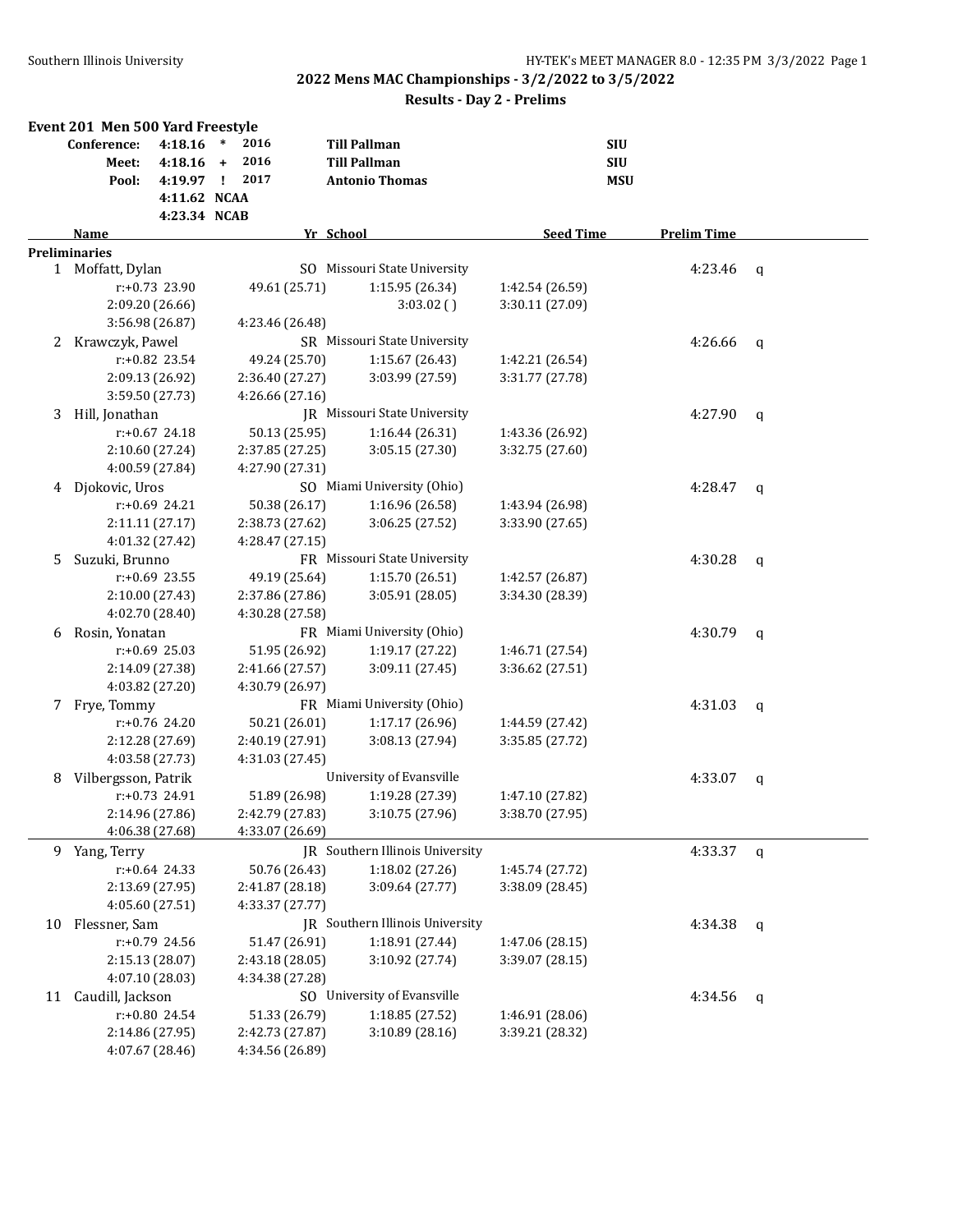|    | Preliminaries  (Event 201 Men 500 Yard Freestyle) |                 |                                 |                  |                    |                |
|----|---------------------------------------------------|-----------------|---------------------------------|------------------|--------------------|----------------|
|    | <b>Name</b>                                       | Yr School       |                                 | <b>Seed Time</b> | <b>Prelim Time</b> |                |
|    | 12 Marshall, Ian                                  |                 | IR Southern Illinois University |                  | 4:35.00            | q              |
|    | $r: +0.64$ 25.30                                  | 52.39 (27.09)   | 1:20.22 (27.83)                 | 1:48.02 (27.80)  |                    |                |
|    | 2:15.93 (27.91)                                   | 2:43.99 (28.06) | 3:12.16(28.17)                  | 3:40.32 (28.16)  |                    |                |
|    | 4:08.06 (27.74)                                   | 4:35.00 (26.94) |                                 |                  |                    |                |
| 13 | Moody, Zachary                                    |                 | JR Ball State University        |                  | 4:36.65            | $\mathfrak{q}$ |
|    | $r: +0.68$ 25.20                                  | 52.84 (27.64)   | 1:20.82 (27.98)                 | 1:48.98 (28.16)  |                    |                |
|    | 2:17.01 (28.03)                                   | 2:45.20 (28.19) | 3:13.43 (28.23)                 | 3:41.76 (28.33)  |                    |                |
|    | 4:09.72 (27.96)                                   | 4:36.65 (26.93) |                                 |                  |                    |                |
|    | 14 Maurer, Aiden                                  |                 | JR Ball State University        |                  | 4:37.45            | q              |
|    | r:+0.81 24.79                                     | 51.60 (26.81)   | 1:19.16 (27.56)                 | 1:47.32 (28.16)  |                    |                |
|    | 2:15.81 (28.49)                                   | 2:44.24 (28.43) | 3:12.76 (28.52)                 | 3:40.94 (28.18)  |                    |                |
|    | 4:09.37 (28.43)                                   | 4:37.45 (28.08) |                                 |                  |                    |                |
| 15 | Ransom, Max                                       |                 | JR Southern Illinois University |                  | 4:38.11            | q              |
|    | $r: +0.67$ 25.16                                  | 52.51 (27.35)   | 1:20.42 (27.91)                 | 1:48.73 (28.31)  |                    |                |
|    | 2:16.89 (28.16)                                   | 2:45.11 (28.22) | 3:13.47 (28.36)                 | 3:41.79 (28.32)  |                    |                |
|    | 4:10.13 (28.34)                                   | 4:38.11 (27.98) |                                 |                  |                    |                |
|    | 16 Short, Ryan                                    |                 | SR Ball State University        |                  | 4:38.14            | q              |
|    | $r: +0.79$ 25.30                                  | 53.35 (28.05)   | 1:21.69 (28.34)                 | 1:50.58 (28.89)  |                    |                |
|    | 2:19.13 (28.55)                                   | 2:47.36 (28.23) | 3:15.57 (28.21)                 | 3:43.93 (28.36)  |                    |                |
|    | 4:11.65 (27.72)                                   | 4:38.14 (26.49) |                                 |                  |                    |                |
| 17 | Brodsky, Alex                                     |                 | FR Southern Illinois University |                  | 4:38.89            |                |
|    | $r: +0.78$ 25.65                                  | 53.32 (27.67)   | 1:20.89 (27.57)                 | 1:48.61 (27.72)  |                    |                |
|    | 2:16.61 (28.00)                                   | 2:45.12 (28.51) | 3:13.73 (28.61)                 | 3:42.71 (28.98)  |                    |                |
|    | 4:11.53 (28.82)                                   | 4:38.89 (27.36) |                                 |                  |                    |                |
| 18 | Mitsynskyy, Michael                               |                 | FR Ball State University        |                  | 4:39.34            |                |
|    | $r: +0.71$ 25.20                                  | 52.95 (27.75)   | 1:21.64 (28.69)                 | 1:50.42 (28.78)  |                    |                |
|    | 2:19.16 (28.74)                                   | 2:47.47 (28.31) | 3:15.89 (28.42)                 | 3:44.40 (28.51)  |                    |                |
|    | 4:12.63 (28.23)                                   | 4:39.34 (26.71) |                                 |                  |                    |                |
| 19 | Kay, Grant                                        |                 | SO University of Evansville     |                  | 4:39.41            |                |
|    | r:+0.73 24.96                                     | 52.40 (27.44)   | 1:20.45 (28.05)                 | 1:48.31 (27.86)  |                    |                |
|    | 2:16.68 (28.37)                                   | 2:45.31 (28.63) | 3:13.97 (28.66)                 | 3:42.76 (28.79)  |                    |                |
|    | 4:11.66 (28.90)                                   | 4:39.41 (27.75) |                                 |                  |                    |                |
| 20 | Riester, Landyn                                   |                 | JR Ball State University        |                  | 4:40.17            |                |
|    | $r: +0.75$ 25.13                                  | 52.12 (26.99)   | 1:19.17(27.05)                  | 1:47.21 (28.04)  |                    |                |
|    | 2:15.75 (28.54)                                   | 2:44.36 (28.61) | 3:14.02 (29.66)                 | 3:42.79 (28.77)  |                    |                |
|    | 4:11.64 (28.85)                                   | 4:40.17 (28.53) |                                 |                  |                    |                |
|    | 21 Zishka, Zach                                   |                 | SO Ball State University        |                  | 4:41.19            |                |
|    | $r: +0.75$ 24.75                                  | 51.71 (26.96)   | 1:19.44 (27.73)                 | 1:47.91 (28.47)  |                    |                |
|    | 2:16.54 (28.63)                                   | 2:45.45 (28.91) | 3:14.33 (28.88)                 | 3:43.88 (29.55)  |                    |                |
|    | 4:12.88 (29.00)                                   | 4:41.19 (28.31) |                                 |                  |                    |                |
|    | 22 Killian, David                                 |                 | SR University of Evansville     |                  | 4:43.50            |                |
|    | r:+0.79 25.35                                     | 52.97 (27.62)   | 1:21.17 (28.20)                 | 1:49.57 (28.40)  |                    |                |
|    | 2:18.08 (28.51)                                   | 2:46.62 (28.54) | 3:15.44 (28.82)                 | 3:44.63 (29.19)  |                    |                |
|    | 4:14.05 (29.42)                                   | 4:43.50 (29.45) |                                 |                  |                    |                |
| 23 | Jennings, Sam                                     |                 | SO Ball State University        |                  | 4:45.11            |                |
|    | $r: +0.69$ 25.73                                  | 53.88 (28.15)   | 1:22.24 (28.36)                 | 1:51.14 (28.90)  |                    |                |
|    | 2:20.07 (28.93)                                   | 2:48.98 (28.91) | 3:17.81 (28.83)                 | 3:47.07 (29.26)  |                    |                |
|    | 4:16.73 (29.66)                                   | 4:45.11 (28.38) |                                 |                  |                    |                |
|    | 24 Tan, Ee                                        |                 | SR University of Evansville     |                  | 4:48.20            |                |
|    | $r: +0.71$ 25.01                                  | 52.42 (27.41)   | 1:20.04 (27.62)                 | 1:47.88 (27.84)  |                    |                |
|    | 2:16.23 (28.35)                                   | 2:44.85 (28.62) | 3:14.53 (29.68)                 | 3:45.46 (30.93)  |                    |                |
|    | 4:17.04 (31.58)                                   | 4:48.20 (31.16) |                                 |                  |                    |                |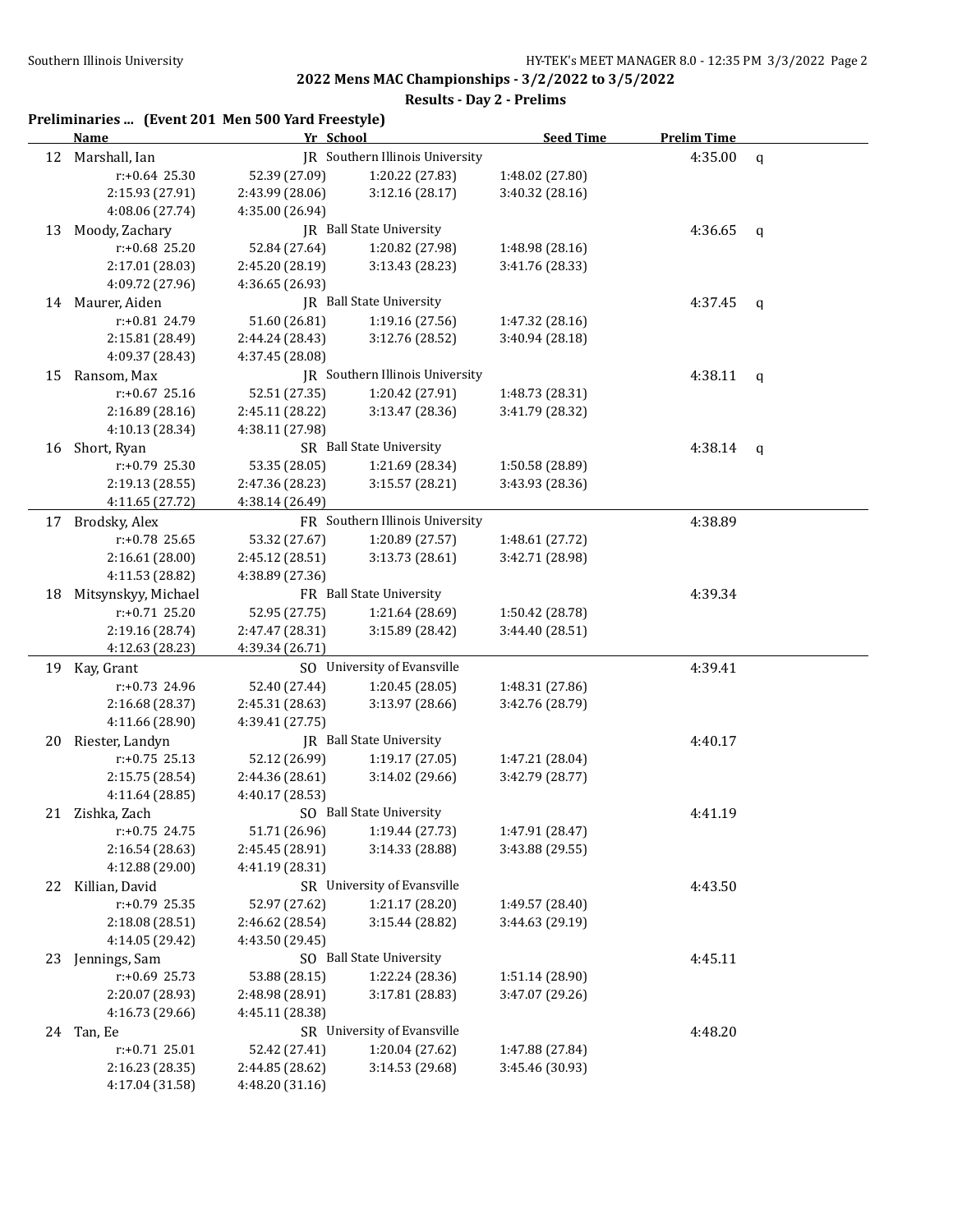|       | Preliminaries  (Event 201 Men 500 Yard Freestyle) |                 |                                 |                  |                    |  |
|-------|---------------------------------------------------|-----------------|---------------------------------|------------------|--------------------|--|
|       | <b>Name</b>                                       | Yr School       |                                 | <b>Seed Time</b> | <b>Prelim Time</b> |  |
|       | 25 Koetter, Alex                                  |                 | FR Valparaiso University        |                  | 4:51.43            |  |
|       | r:+0.66 26.11                                     | 54.69 (28.58)   | 1:23.86 (29.17)                 | 1:52.90 (29.04)  |                    |  |
|       | 2:22.28 (29.38)                                   | 2:52.13 (29.85) | 3:22.03 (29.90)                 | 3:51.92 (29.89)  |                    |  |
|       | 4:22.13 (30.21)                                   | 4:51.43 (29.30) |                                 |                  |                    |  |
| 26    | Stukerjurgen, Brek                                |                 | FR Missouri State University    |                  | 4:51.84            |  |
|       | r:+0.77 25.41                                     | 53.12 (27.71)   | 1:21.06 (27.94)                 | 1:50.02 (28.96)  |                    |  |
|       | 2:19.45 (29.43)                                   | 2:48.99 (29.54) | 3:19.74 (30.75)                 | 3:50.70 (30.96)  |                    |  |
|       | 4:21.56 (30.86)                                   | 4:51.84 (30.28) |                                 |                  |                    |  |
| 27    | Daniels, Brian                                    |                 | JR Valparaiso University        |                  | 4:56.36            |  |
|       | r:+0.66 25.63                                     | 54.29 (28.66)   | 1:23.96 (29.67)                 | 1:54.08 (30.12)  |                    |  |
|       | 2:24.26 (30.18)                                   | 2:54.79 (30.53) | 3:25.52 (30.73)                 | 3:55.94 (30.42)  |                    |  |
|       | 4:26.56 (30.62)                                   | 4:56.36 (29.80) |                                 |                  |                    |  |
|       | 28 Lorr, Logan                                    |                 | SO Valparaiso University        |                  | 5:09.33            |  |
|       | r:+0.69 26.89                                     | 56.43 (29.54)   | 1:27.05 (30.62)                 | 1:58.34 (31.29)  |                    |  |
|       | 2:29.77 (31.43)                                   | 3:01.95 (32.18) | 3:34.14 (32.19)                 | 4:06.03 (31.89)  |                    |  |
|       | 4:37.96 (31.93)                                   | 5:09.33 (31.37) |                                 |                  |                    |  |
|       | Barrows, Nick                                     |                 | FR Miami University (Ohio)      |                  | X4:34.94           |  |
|       | $r: +0.68$ 25.52                                  | 52.47 (26.95)   | 1:19.75 (27.28)                 | 1:47.34 (27.59)  |                    |  |
|       | 2:15.05 (27.71)                                   | 2:42.97 (27.92) | 3:11.06 (28.09)                 | 3:39.50 (28.44)  |                    |  |
|       | 4:07.60 (28.10)                                   | 4:34.94 (27.34) |                                 |                  |                    |  |
| $---$ | Rutledge, Ben                                     |                 | SO Southern Illinois University |                  | X4:36.33           |  |
|       | r:+0.74 25.31                                     | 52.49 (27.18)   | 1:19.89 (27.40)                 | 1:47.76 (27.87)  |                    |  |
|       | 2:16.08 (28.32)                                   | 2:44.33 (28.25) | 3:12.73 (28.40)                 | 3:41.07 (28.34)  |                    |  |
|       | 4:08.81 (27.74)                                   | 4:36.33 (27.52) |                                 |                  |                    |  |
|       | Cameron, John                                     |                 | SO Southern Illinois University |                  | X4:42.77           |  |
|       | r:+0.78 25.26                                     | 52.93 (27.67)   | 1:20.99 (28.06)                 | 1:49.67 (28.68)  |                    |  |
|       | 2:18.55 (28.88)                                   | 2:47.79 (29.24) | 3:17.37 (29.58)                 | 3:46.97 (29.60)  |                    |  |
|       | 4:15.97 (29.00)                                   | 4:42.77 (26.80) |                                 |                  |                    |  |
|       | --- Witteveen, Bennet                             |                 | SR Ball State University        |                  | X4:47.14           |  |
|       | r:+0.73 25.36                                     | 53.24 (27.88)   | 1:21.70 (28.46)                 | 1:50.76 (29.06)  |                    |  |
|       | 2:19.76 (29.00)                                   | 2:49.18 (29.42) | 3:18.59 (29.41)                 | 3:48.49 (29.90)  |                    |  |
|       | 4:18.40 (29.91)                                   | 4:47.14 (28.74) |                                 |                  |                    |  |
|       | Eddy, Alexander                                   |                 | SO Ball State University        |                  | X4:48.09           |  |
|       | r:+0.72 25.23                                     | 52.39 (27.16)   | 1:20.41 (28.02)                 | 1:48.69 (28.28)  |                    |  |
|       | 2:17.22 (28.53)                                   | 2:46.27 (29.05) | 3:16.12 (29.85)                 | 3:46.50 (30.38)  |                    |  |
|       | 4:17.88 (31.38)                                   | 4:48.09 (30.21) |                                 |                  |                    |  |
|       | Ketcham, Jackson                                  |                 | SO Ball State University        |                  | X4:50.32           |  |
|       | r:+0.72 25.53                                     | 54.18 (28.65)   | 1:23.12 (28.94)                 | 1:52.34 (29.22)  |                    |  |
|       | 2:21.81 (29.47)                                   | 2:51.37 (29.56) | 3:21.21 (29.84)                 | 3:51.33 (30.12)  |                    |  |
|       | 4:21.09 (29.76)                                   | 4:50.32 (29.23) |                                 |                  |                    |  |
|       | Bradford, Nathan                                  |                 | FR University of Evansville     |                  | X4:53.97           |  |
|       | r:+0.68 26.30                                     | 55.57 (29.27)   | 1:25.49 (29.92)                 | 1:55.45 (29.96)  |                    |  |
|       | 2:25.64 (30.19)                                   | 2:55.53 (29.89) | 3:25.86 (30.33)                 | 3:55.75 (29.89)  |                    |  |
|       | 4:25.51 (29.76)                                   | 4:53.97 (28.46) |                                 |                  |                    |  |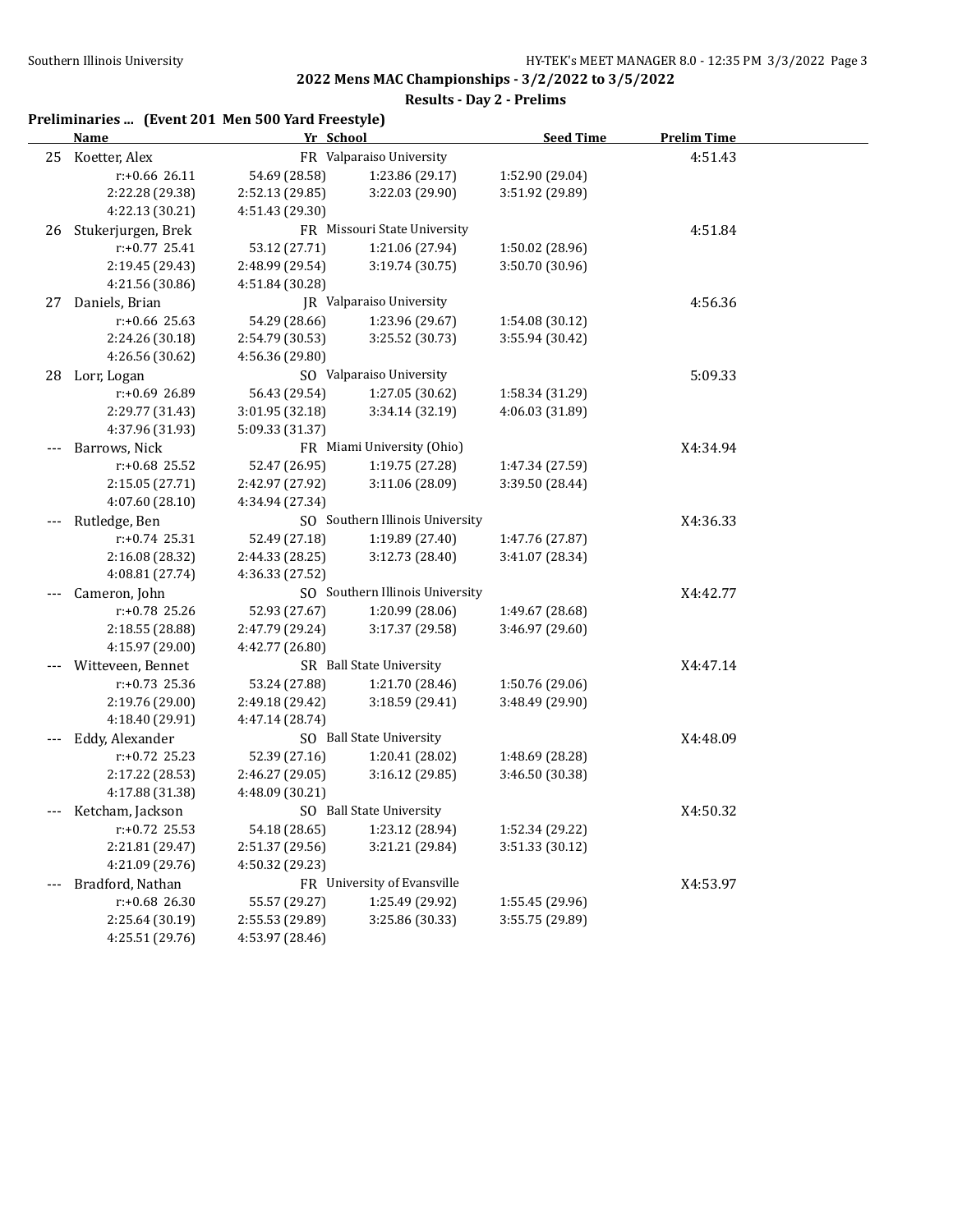|    | Event 202 Men 200 Yard IM |                  |        |               |                                     |                 |                  |            |                    |             |
|----|---------------------------|------------------|--------|---------------|-------------------------------------|-----------------|------------------|------------|--------------------|-------------|
|    | Conference:               | 1:44.03          | $\ast$ | 2015          | <b>Uvis Kalnins</b>                 |                 |                  | <b>MSU</b> |                    |             |
|    | Meet:                     | $1:44.03 +$      |        | 2015          | <b>Uvis Kalnins</b>                 |                 |                  | <b>MSU</b> |                    |             |
|    | Pool:                     | $1:45.21$ !      |        | 2013          | Jacob Hanson                        |                 |                  | <b>EMU</b> |                    |             |
|    |                           | 1:41.34 NCAA     |        |               |                                     |                 |                  |            |                    |             |
|    |                           | 1:46.77 NCAB     |        |               |                                     |                 |                  |            |                    |             |
|    | Name                      |                  |        |               | Yr School                           |                 | <b>Seed Time</b> |            | <b>Prelim Time</b> |             |
|    | <b>Preliminaries</b>      |                  |        |               |                                     |                 |                  |            |                    |             |
|    | 1 Duvenhage, Henju        |                  |        |               | SO Miami University (Ohio)          |                 |                  |            | 1:45.97            | qNCAB       |
|    |                           | $r: +0.68$ 22.16 |        | 47.98 (25.82) |                                     | 1:19.76 (31.78) | 1:45.97 (26.21)  |            |                    |             |
|    | 2 Huskey, Aj              |                  |        |               | SO Missouri State University        |                 |                  |            | 1:47.50            | q           |
|    |                           | $r: +0.63$ 23.46 |        | 50.30 (26.84) |                                     | 1:21.32 (31.02) | 1:47.50 (26.18)  |            |                    |             |
| 3  | Blazer, Owen              |                  |        |               | SO Miami University (Ohio)          |                 |                  |            | 1:49.03            | q           |
|    |                           | $r: +0.68$ 23.18 |        | 50.17 (26.99) |                                     | 1:22.36 (32.19) | 1:49.03 (26.67)  |            |                    |             |
| 4  | Khrypunov, Yevhen         |                  |        |               | FR Southern Illinois University     |                 |                  |            | 1:49.08            | q           |
|    |                           | $r: +0.75$ 23.62 |        | 50.69 (27.07) |                                     | 1:22.74 (32.05) | 1:49.08 (26.34)  |            |                    |             |
| 5. | Hill, Robbie              |                  |        |               | SO Missouri State University        |                 |                  |            | 1:49.30            | $\mathbf q$ |
|    |                           | $r: +0.66$ 23.43 |        | 39.81 (16.38) |                                     | 1:22.76 (42.95) | 1:49.30 (26.54)  |            |                    |             |
| 6  | Cury, Arthur              |                  |        |               | SR Missouri State University        |                 |                  |            | 1:49.35            | q           |
|    |                           | r:10.57 23.23    |        | 50.13 (26.90) |                                     | 1:22.26 (32.13) | 1:49.35 (27.09)  |            |                    |             |
| 7  | Cernek, Adam              |                  |        |               | JR Southern Illinois University     |                 |                  |            | 1:49.47            | q           |
|    |                           | r:+8.83 23.93    |        | 51.15 (27.22) |                                     | 1:23.66 (32.51) | 1:49.47 (25.81)  |            |                    |             |
| 8  | Lewis, Tyler              |                  |        |               | <b>IR</b> Missouri State University |                 |                  |            | 1:50.54            | q           |
|    |                           | r:+0.72 23.83    |        | 51.62 (27.79) |                                     | 1:23.74 (32.12) | 1:50.54 (26.80)  |            |                    |             |
|    | 9 Hassan, Selim           |                  |        |               | FR Southern Illinois University     |                 |                  |            | 1:51.50            | $\mathbf q$ |
|    |                           | $r: +0.70$ 24.19 |        | 51.79 (27.60) |                                     | 1:24.48 (32.69) | 1:51.50 (27.02)  |            |                    |             |
| 10 | Metz, Zeke                |                  |        |               | SR University of Evansville         |                 |                  |            | 1:51.58            | q           |
|    |                           | $r: +0.71$ 24.35 |        | 52.17 (27.82) |                                     | 1:25.18 (33.01) | 1:51.58 (26.40)  |            |                    |             |
|    | 11 Bann, Zach             |                  |        |               | FR Miami University (Ohio)          |                 |                  |            | 1:51.82            | q           |
|    |                           | $r: +0.64$ 23.82 |        | 51.40 (27.58) |                                     | 1:23.84 (32.44) | 1:51.82 (27.98)  |            |                    |             |
|    | 12 Persson, Gustav        |                  |        |               | SO Southern Illinois University     |                 |                  |            | 1:52.07            | q           |
|    |                           | $r: +0.73$ 24.26 |        | 53.99 (29.73) |                                     | 1:25.20 (31.21) | 1:52.07 (26.87)  |            |                    |             |
| 13 | Manning, Reece            |                  |        |               | FR Ball State University            |                 |                  |            | 1:52.18            |             |
|    |                           | $r: +0.68$ 23.23 |        | 50.75 (27.52) |                                     | 1:24.33 (33.58) | 1:52.18 (27.85)  |            |                    | $\mathbf q$ |
|    |                           |                  |        |               | FR University of Evansville         |                 |                  |            | 1:52.30            |             |
|    | 14 Vila, Carlos           | $r: +0.69$ 24.62 |        | 53.46 (28.84) |                                     | 1:25.11 (31.65) | 1:52.30 (27.19)  |            |                    | q           |
|    |                           |                  |        |               | SR Miami University (Ohio)          |                 |                  |            |                    |             |
| 15 | Sego, Ryan                | $r: +0.71$ 22.75 |        |               |                                     | 1:25.21 (34.35) | 1:52.68 (27.47)  |            | 1:52.68            | q           |
|    |                           |                  |        | 50.86 (28.11) | SO University of Evansville         |                 |                  |            |                    |             |
|    | 16 Baer, Alon             | r:+0.78 25.32    |        | 55.03 (29.71) |                                     | 1:25.92 (30.89) | 1:52.72 (26.80)  |            | 1:52.72            | q           |
|    |                           |                  |        |               |                                     |                 |                  |            |                    |             |
| 17 | Burns, Michael            |                  |        |               | FR Ball State University            |                 |                  |            | 1:54.42            |             |
|    |                           | r:10.75 24.24    |        | 53.02 (28.78) |                                     | 1:25.39 (32.37) | 1:54.42 (29.03)  |            |                    |             |
| 18 | Hampel, Michael           |                  |        |               | SR Missouri State University        |                 |                  |            | 1:54.48            |             |
|    |                           | $r: +0.77$ 23.92 |        | 53.16 (29.24) |                                     | 1:24.85 (31.69) | 1:54.48 (29.63)  |            |                    |             |
| 19 | Yeap, Zheng Yang          |                  |        |               | SR Southern Illinois University     |                 |                  |            | 1:54.69            |             |
|    |                           | r:+0.68 24.11    |        | 53.96 (29.85) |                                     | 1:26.15 (32.19) | 1:54.69 (28.54)  |            |                    |             |
| 20 | Berzai, Andrew            |                  |        |               | FR Valparaiso University            |                 |                  |            | 1:55.04            |             |
|    |                           | r:+0.80 24.81    |        | 54.56 (29.75) |                                     | 1:27.08 (32.52) | 1:55.04 (27.96)  |            |                    |             |
| 21 | Michna, Brandon           |                  |        |               | FR Southern Illinois University     |                 |                  |            | 1:55.54            |             |
|    |                           | $r: +0.65$ 24.65 |        | 54.49 (29.84) |                                     | 1:27.77 (33.28) | 1:55.54 (27.77)  |            |                    |             |
| 22 | Curran, Sam               |                  |        |               | SR Miami University (Ohio)          |                 |                  |            | 1:55.96            |             |
|    |                           | r:+0.76 24.84    |        | 55.35 (30.51) |                                     | 1:26.30 (30.95) | 1:55.96 (29.66)  |            |                    |             |
| 23 | Welker, Ethan             |                  |        |               | FR Valparaiso University            |                 |                  |            | 1:56.22            |             |
|    |                           | $r: +0.70$ 25.17 |        | 56.02 (30.85) |                                     | 1:28.38 (32.36) | 1:56.22 (27.84)  |            |                    |             |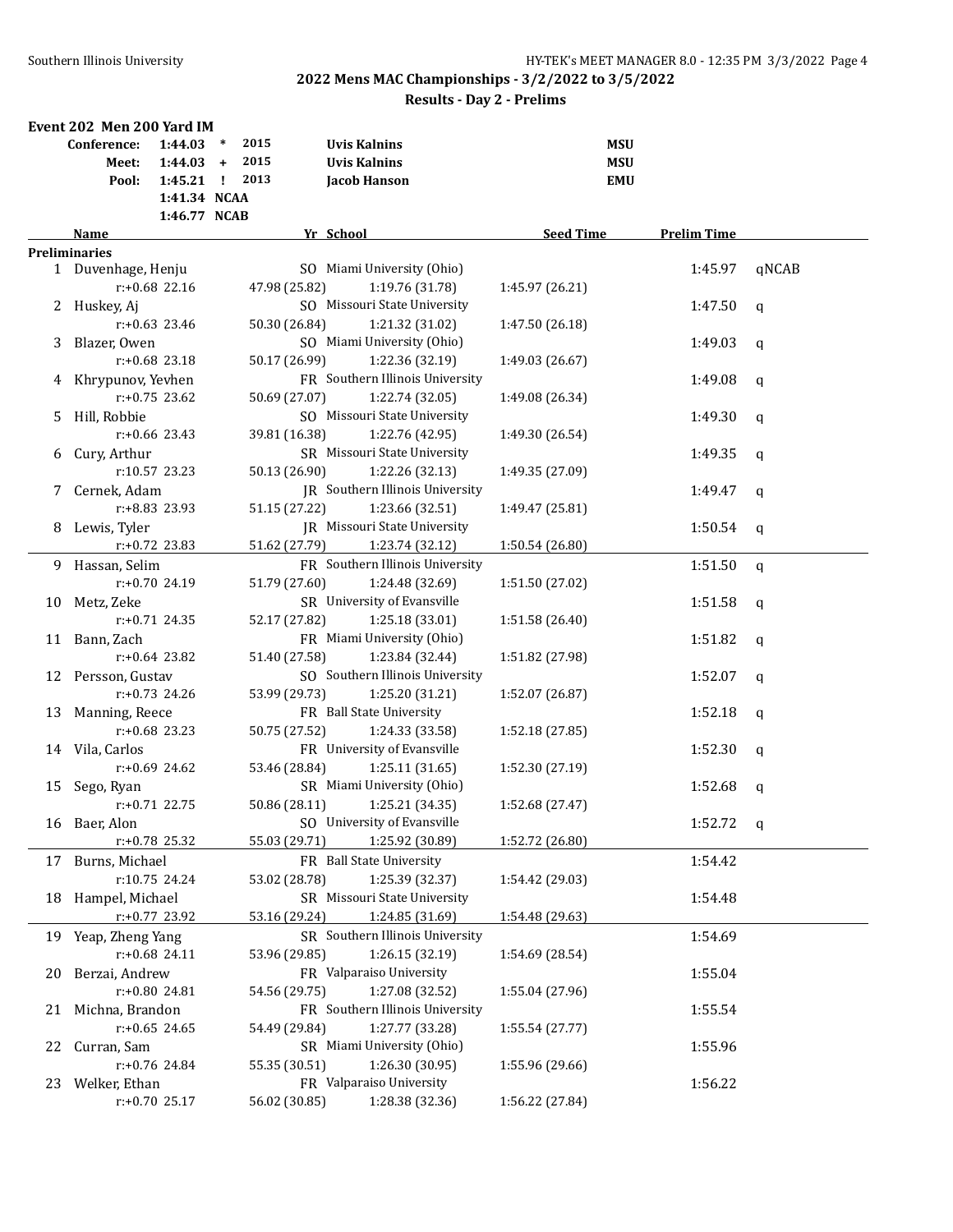#### **Results - Day 2 - Prelims**

#### **Preliminaries ... (Event 202 Men 200 Yard IM)**

|       | <b>Name</b>                     |               | Yr School                          | <b>Seed Time</b> | <b>Prelim Time</b> |             |
|-------|---------------------------------|---------------|------------------------------------|------------------|--------------------|-------------|
|       | 24 Hammett, Griffin             |               | <b>IR</b> University of Evansville |                  | 1:57.37            |             |
|       | r:+0.66 24.72                   | 55.14 (30.42) | 1:29.20 (34.06)                    | 1:57.37 (28.17)  |                    |             |
|       | 25 Dehen, Max                   |               | JR University of Evansville        |                  | 1:57.65            |             |
|       | $r: +0.71$ 24.75                | 54.85 (30.10) | 1:27.69 (32.84)                    | 1:57.65 (29.96)  |                    |             |
|       | 26 Wilson, Drew                 |               | SO Valparaiso University           |                  | 2:01.43            |             |
|       | r:+0.82 26.15                   | 57.07 (30.92) | 1:32.24 (35.17)                    | 2:01.43 (29.19)  |                    |             |
| 27    | Burgess, Keenan                 |               | SR Valparaiso University           |                  | 2:02.51            |             |
|       | $r: +0.74$ 25.57                | 56.83 (31.26) | 1:32.98 (36.15)                    | 2:02.51 (29.53)  |                    |             |
| 28    | Stangeland, Brendan             |               | FR Valparaiso University           |                  | 2:02.77            |             |
|       | r:+0.70 25.88                   | 56.73 (30.85) | 1:32.13 (35.40)                    | 2:02.77 (30.64)  |                    |             |
| ---   | Clouatre, Jack                  |               | JR Miami University (Ohio)         |                  | X1:53.42           |             |
|       | r:+0.68 23.68                   | 51.55 (27.87) | 1:26.33 (34.78)                    | 1:53.42 (27.09)  |                    |             |
|       | Brosky, Paul                    |               | FR Miami University (Ohio)         |                  | X1:53.90           |             |
|       | $r: +0.75$ 24.76                | 52.98 (28.22) | 1:26.00 (33.02)                    | 1:53.90 (27.90)  |                    |             |
| ---   | Kinsler, Austin                 |               | SO Southern Illinois University    |                  | X1:55.74           |             |
|       | $r: +8.29$ 25.45                | 55.26 (29.81) | 1:28.48 (33.22)                    | 1:55.74 (27.26)  |                    |             |
|       | Manuello, Drake                 |               | SR Southern Illinois University    |                  | X1:55.77           |             |
|       | $r: +0.61$ 24.04                | 52.45 (28.41) | 1:25.93 (33.48)                    | 1:55.77 (29.84)  |                    |             |
|       | Freiberger, Dillon              |               | JR Ball State University           |                  | X1:59.31           |             |
|       | $r: +0.83$ 25.06                | 54.68 (29.62) | 1:29.86 (35.18)                    | 1:59.31 (29.45)  |                    |             |
|       | Berryman, Noah                  |               | <b>IR</b> Ball State University    |                  | X2:00.03           |             |
|       | $r: +0.62$ 26.15                | 57.94 (31.79) | 1:30.74 (32.80)                    | 2:00.03 (29.29)  |                    |             |
| $---$ | Moody, Zachary                  |               | <b>IR</b> Ball State University    |                  | <b>DFS</b>         |             |
|       | Event 203 Men 50 Yard Freestyle |               |                                    |                  |                    |             |
|       | Conference:<br>$19.57$ *        |               |                                    |                  |                    |             |
|       |                                 |               |                                    |                  |                    |             |
|       |                                 | 2009          | Roe/Warren                         |                  | EMU/MIOH           |             |
|       | Meet:<br>$19.57 +$              | 2009          | <b>Derick Roe</b>                  | <b>EMU</b>       |                    |             |
|       | Pool:                           | 19.79 ! 2020  | <b>Cole Grosshans</b>              | <b>MIOH</b>      |                    |             |
|       | 18.96 NCAA<br>19.96 NCAB        |               |                                    |                  |                    |             |
|       | Name                            |               | Yr School                          | <b>Seed Time</b> | <b>Prelim Time</b> |             |
|       | <b>Preliminaries</b>            |               |                                    |                  |                    |             |
|       | 1 Csuvarszki, Donat             |               | SO Southern Illinois University    |                  | 19.60! qNCAB       |             |
|       | $r: +0.77$                      |               |                                    |                  |                    |             |
| 2     | Grosshans, Cole                 |               | SR Miami University (Ohio)         |                  | 20.03              | $\mathbf q$ |
|       | $r: +0.62$                      |               |                                    |                  |                    |             |
| 3     | Minano, Zander                  |               | SR Southern Illinois University    |                  | 20.14              | q           |
|       | $r: +0.63$                      |               |                                    |                  |                    |             |
| 4     | Wamsley, Nic                    |               | SR Miami University (Ohio)         |                  | 20.20              | $\mathbf q$ |
|       | $r: +0.63$                      |               |                                    |                  |                    |             |
| 5     | Chaye, Owen                     |               | JR Ball State University           |                  | 20.22              | $\mathbf q$ |
|       | $r: +0.63$                      |               |                                    |                  |                    |             |
| 6     | Schlueter, Alex                 |               | SO Southern Illinois University    |                  | 20.25              | q           |
|       | $r: +0.64$                      |               |                                    |                  |                    |             |
| 7     | Chatwin, Ben                    |               | SR Miami University (Ohio)         |                  | 20.34              | q           |
|       | $r: +0.71$                      |               |                                    |                  |                    |             |
| 8     | Herczeg, Jack                   | SO.           | Miami University (Ohio)            |                  | 20.38              | q           |
|       | $r: +0.70$                      |               |                                    |                  |                    |             |
| 9     | Miller, Mason                   |               | SO Miami University (Ohio)         |                  | 20.46              | q           |
|       | $r: +0.72$                      |               |                                    |                  |                    |             |
| 10    | Menkhaus, Oskar                 |               | SR University of Evansville        |                  | 20.51              | q           |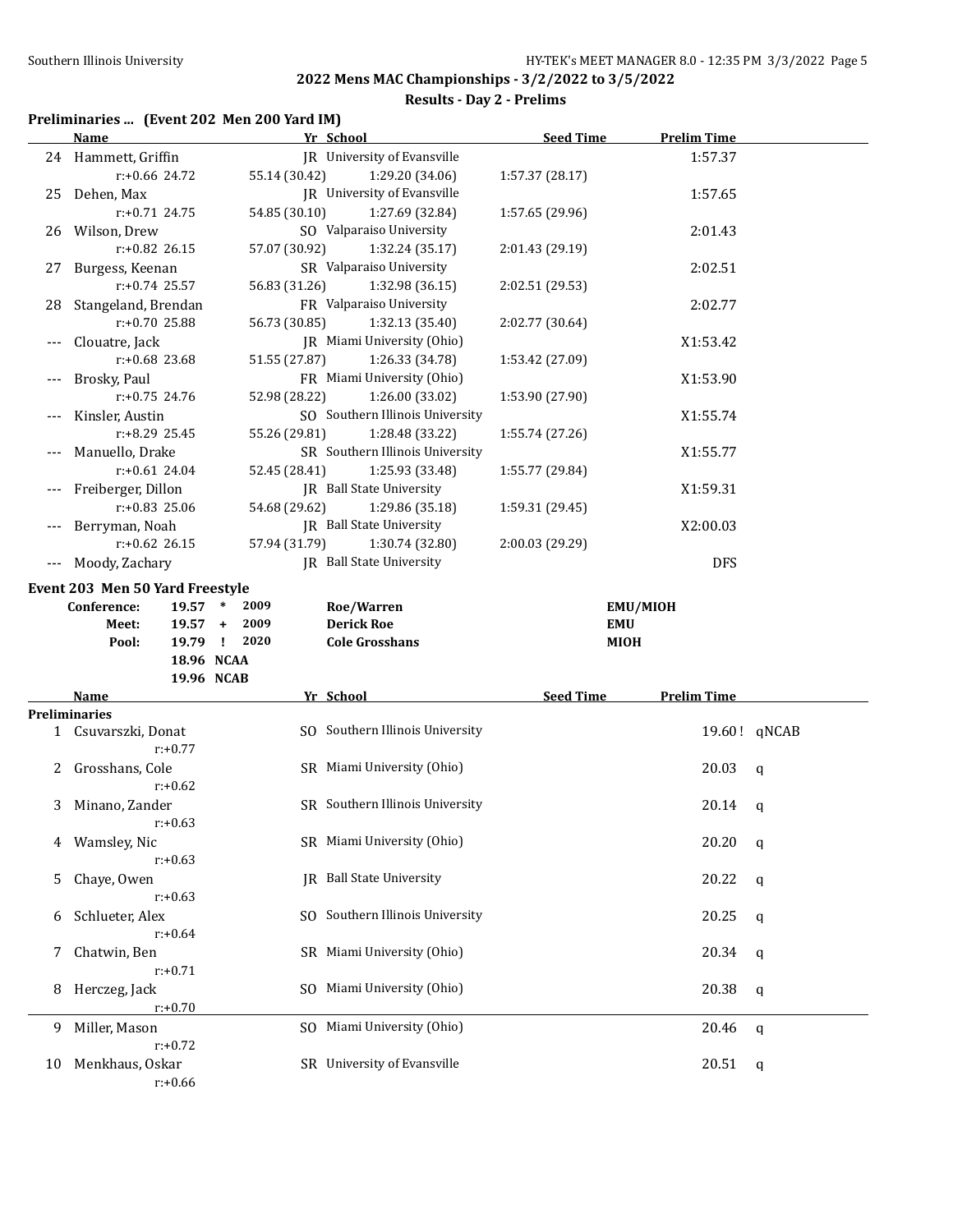#### **Results - Day 2 - Prelims**

#### **Preliminaries ... (Event 203 Men 50 Yard Freestyle)**

|     | Name                                      | Yr School                          | <b>Seed Time</b> | <b>Prelim Time</b> |             |
|-----|-------------------------------------------|------------------------------------|------------------|--------------------|-------------|
| 11  | Smith, Trey<br>$r: +0.70$                 | SO Southern Illinois University    |                  | 20.56              | $\mathbf q$ |
| 12  | Guerra, Bruno<br>$r: +8.14$               | FR Missouri State University       |                  | 20.58              | q           |
| 13  | Santiago, Alex<br>$r: +0.68$              | FR Southern Illinois University    |                  | 20.60              | q           |
| 14  | Wolfred, Jack                             | JR Ball State University           |                  | 20.65              | q           |
| 15  | $r: +0.65$<br>Garberick, Joey             | SO Ball State University           |                  | 20.66              | q           |
| 16  | $r: +0.71$<br>Gueiros, Pedro              | IR Miami University (Ohio)         |                  | 20.68              | q           |
| 17  | r:10.59<br>Santos Lopez, Daniel           | FR University of Evansville        |                  | 20.69              |             |
|     | $r: +0.72$                                |                                    |                  |                    |             |
| 18  | May, Dominic<br>$r: +0.69$                | SR Valparaiso University           |                  | J20.69             |             |
| 19  | Chavez, William                           | SO Southern Illinois University    |                  | 20.89              |             |
|     | $r: +0.64$                                |                                    |                  |                    |             |
| 20  | Pheifer, Ethan<br>$r: +0.67$              | FR Ball State University           |                  | 20.91              |             |
| 21  | White, Patrick<br>$r: +0.73$              | <b>IR</b> Ball State University    |                  | 21.04              |             |
| 22  | Hodgins, Reese<br>$r: +0.66$              | FR Missouri State University       |                  | 21.08              |             |
| 23  | McLarty, Duncan<br>$r: +0.72$             | SR Ball State University           |                  | 21.14              |             |
| 24  | Handshoe, Bryce                           | JR Ball State University           |                  | 21.29              |             |
| 25  | $r: +0.69$<br>Grundbacher, Jakob          | FR University of Evansville        |                  | 21.48              |             |
| 26  | $r: +0.69$<br>Watts, Drew                 | FR Missouri State University       |                  | 21.50              |             |
| 27  | $r: +0.71$<br>Leatherwood, Sam            | <b>IR</b> University of Evansville |                  | 21.87              |             |
| 28  | $r: +0.71$<br>Graves, Josh                | SR University of Evansville        |                  | 21.91              |             |
|     | $r: +0.66$                                |                                    |                  |                    |             |
|     | 29 Bennett, Billy<br>$r: +9.97$           | SR Valparaiso University           |                  | 21.98              |             |
| 30  | Jaegers, Ian<br>$r: +0.76$                | SO Valparaiso University           |                  | 22.01              |             |
| 31  | Garman, Janson                            | SR University of Evansville        |                  | 22.05              |             |
| 32  | $r: +0.65$<br>Anderson, Logan             | FR University of Evansville        |                  | 22.53              |             |
| 33  | $r: +0.82$<br>Winans, Liam                | SO Valparaiso University           |                  | 22.58              |             |
| 34  | $r: +0.68$<br>Gutierrez Morales, Santiago | FR Valparaiso University           |                  | 22.61              |             |
| 35  | $r: +0.73$<br>Renner, Rick                | SR Valparaiso University           |                  | 23.04              |             |
| --- | $r: +0.74$<br>Spear, Scott                | FR Miami University (Ohio)         |                  | X21.34             |             |
|     | $r: +0.64$                                |                                    |                  |                    |             |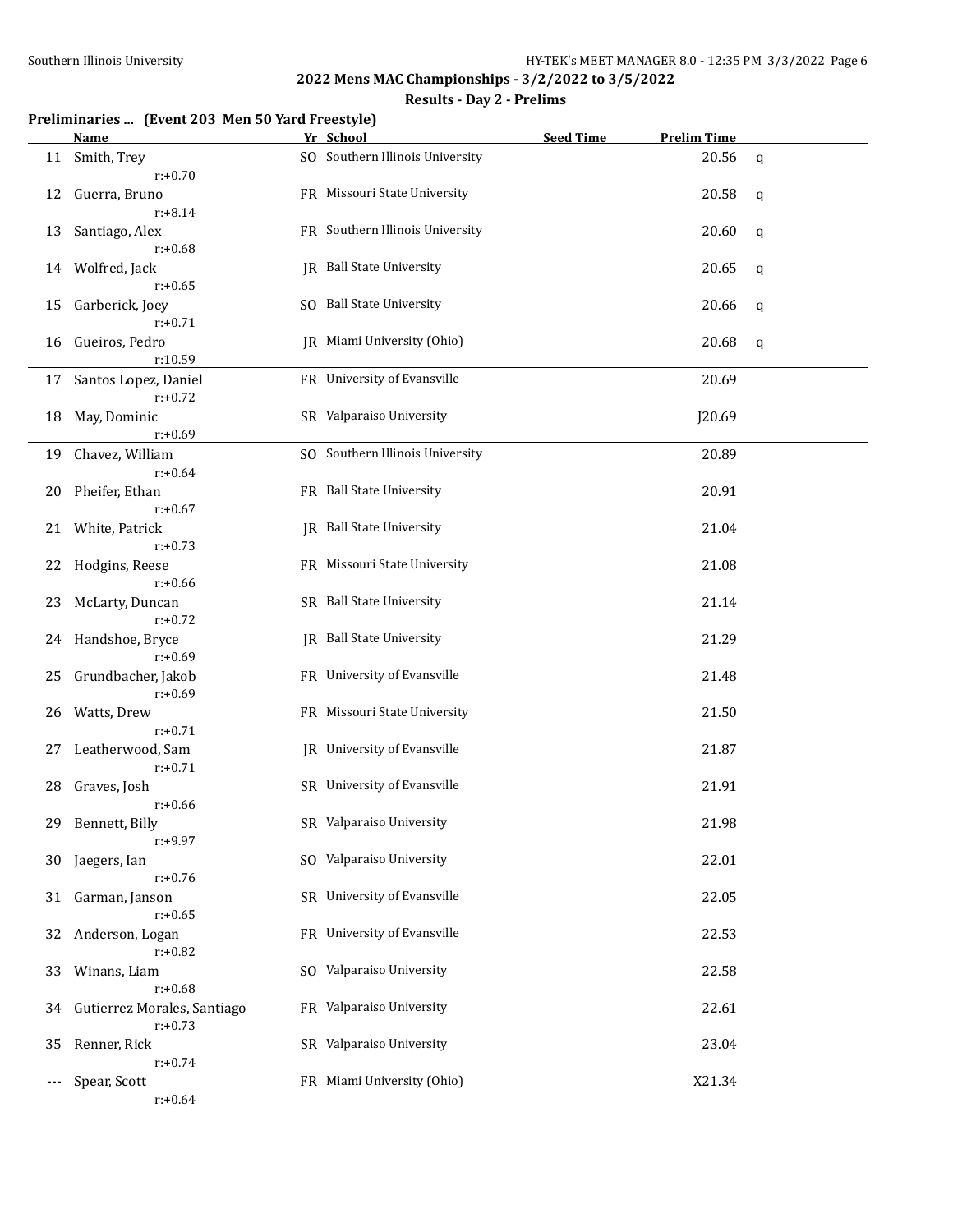#### **Results - Day 2 - Prelims**

#### **Preliminaries ... (Event 203 Men 50 Yard Freestyle)**

|              | Name                                     | Yr School                               | <b>Seed Time</b>           | <b>Prelim Time</b> |    |
|--------------|------------------------------------------|-----------------------------------------|----------------------------|--------------------|----|
|              | Hoffman, Spencer                         | SO Southern Illinois University         |                            | X21.48             |    |
|              | $r: +0.67$                               |                                         |                            |                    |    |
| $---$        | Duval, Caleb                             | FR Miami University (Ohio)              |                            | X21.78             |    |
|              | $r: +0.76$                               |                                         |                            |                    |    |
| ---          | Ozgen, Erkan                             | FR Ball State University                |                            | X21.81             |    |
|              | $r: +0.70$                               |                                         |                            |                    |    |
|              | Whitehead, Michael                       | JR University of Evansville             |                            | X22.30             |    |
|              | $r: +0.69$                               |                                         |                            |                    |    |
| $---$        | Nance, Aulden                            | SR University of Evansville             |                            | X23.15             |    |
|              | $r: +0.78$                               |                                         |                            |                    |    |
|              | Domenico, Riccardo                       | JR University of Evansville             |                            | DQ                 |    |
|              | $r: +0.60$                               |                                         |                            |                    |    |
|              | Event 603 Men 50 Yard Freestyle Swim-off |                                         |                            |                    |    |
|              | 2020<br>Pool:<br>19.79 !                 | <b>Cole Grosshans</b>                   | <b>MIOH</b>                |                    |    |
|              | 18.96 NCAA                               |                                         |                            |                    |    |
|              | 19.96 NCAB                               |                                         |                            |                    |    |
|              | <b>Name</b>                              | Yr School                               |                            | <b>Finals Time</b> |    |
| - Swim-off   |                                          |                                         |                            |                    |    |
| $\mathbf{1}$ | Santos Lopez, Daniel                     | FR University of Evansville             |                            | 20.51              |    |
|              | $r: +0.69$                               |                                         |                            |                    |    |
| 2            | May, Dominic<br>$r: +0.69$               | SR Valparaiso University                |                            | 20.57              |    |
|              |                                          |                                         |                            |                    |    |
|              | <b>Scores - Men</b>                      |                                         |                            |                    |    |
|              |                                          | Men - Team Rankings - Through Event 603 |                            |                    |    |
|              | 1. Missouri State University             | 74                                      | 1. Miami University (Ohio) |                    | 74 |
| 3.           | Southern Illinois University             | 64                                      | 4. Ball State University   |                    | 60 |
|              | 5. University of Evansville              | 56                                      | 6. Valparaiso University   |                    | 52 |